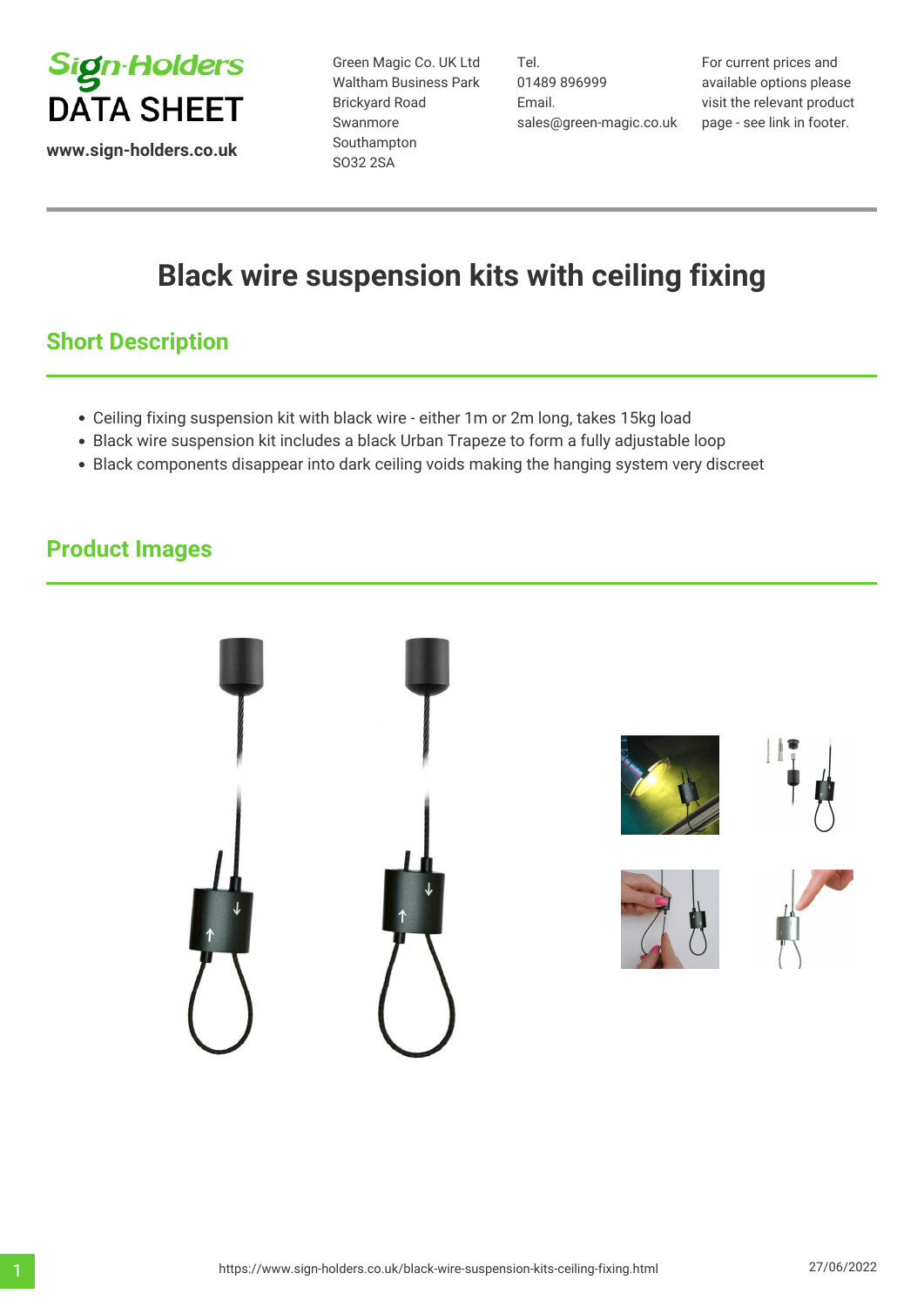### **Black hanging wire system is easily adjustable**

Black wire suspension kit includes a neat black anchor fitting which can be screwed to a ceiling or other suitable surface This ceiling anchor secures the hanging wire, either 1m or 2m long depending on the kit selected.

The hanging wire set includes a small black self-locking fitting which makes it easy to form a loop around any item to be suspended. Thanks to this Urban Trapeze the loop is easily adjusted in size and can be set at any height up to the overall length of the wire.

### **Almost invisible way to hang from a ceiling void**

- Use this hanging wire kit for many purposes including hanging planted containers, decorative items, tapestries, disco lights, suspended screens or merchandising displays in stores.
- Choose the kit with either a 1m or 2m wire, which is pre-terminated at one end to be captured securely in the ceiling anchor. Excess wire can be coiled up or cut off using wire cutters.
- The suspension kit is rated up to 15 kg safe working load (with a 5:1 margin of safety which we always recommend for overhead suspension). This applies to a vertical load as opposed to when the wire is used horizontally to create a light duty horizontal catenary wire.
- Ensure that the intended location will accept a screw and support the intended load. Basic masonry plugs are included in the kit but can be upgraded by using alternative proprietary fixings (see Assembly and Installation Tab) e.g. for hanging from dark painted plasterboard ceilings.
- The bottom loop is created easily using the supplied Urban Trapeze fitting. The fitting grips the wire internally - but the grippers can be released temporarily for stepless adjustment, simply by depressing the cable entry buttons (see animated visual).
- The wire is black coated 7x7 steel diameter 1.5mm which is strong yet slender.
- This black wire hanging kit is designed to look good as well as being structurally reliable and easy to install.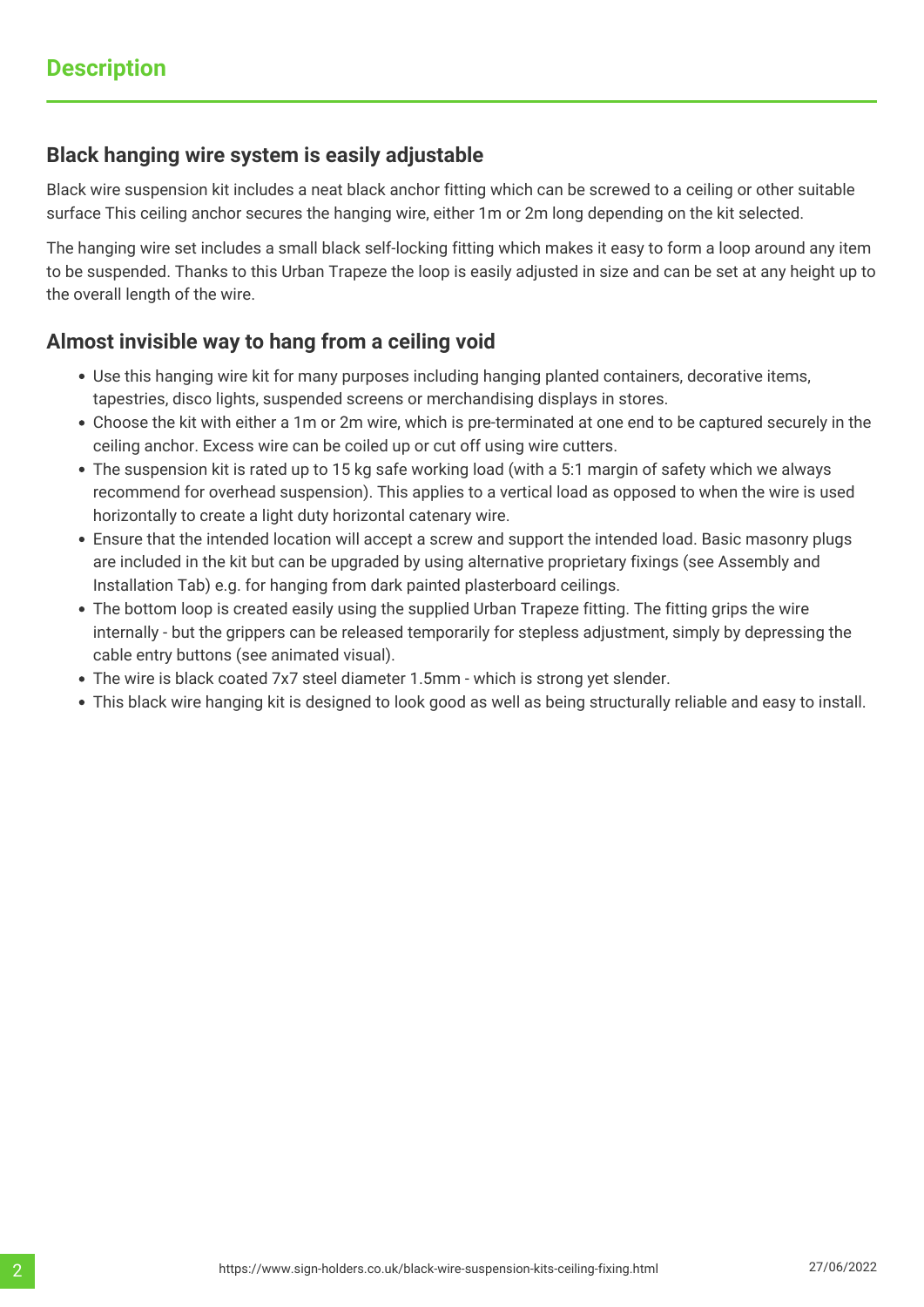### **More Information How to choose the best hanging kit**

1. If the ceiling is painted a dark colour, or the hanging wire will drop down from an unlit ceiling space, choosing black suspension components makes the means of support almost invisible.

2. Consider the load to be supported - our hanging wire systems will generally support loads up to 15 kg which is more than adequate for most light to medium duty applications. If two wires are used the supported load can be doubled (provided that the weight is distributed evenly). 3. How can you fix to the ceiling? The hanging kit on this page works when you can screw into the ceiling. We have other solutions for suspended ceiling grids or when hanging from beams, pipes and girders when the wire can loop around the roof members.

4. What fitment do you require to attach to the suspended item? The kit on this page lets you loop around stuff. We have other solutions when there is an eyelet to secure a hook onto or when you prefer to clamp to the top edge of a vertical board or acoustic panel.

5. Decide on the drop required from the suspension point to the top of the item to be hung.

6. Choose a hanging kit which is easy to install and adjust that's a feature of all our wire suspension kits.